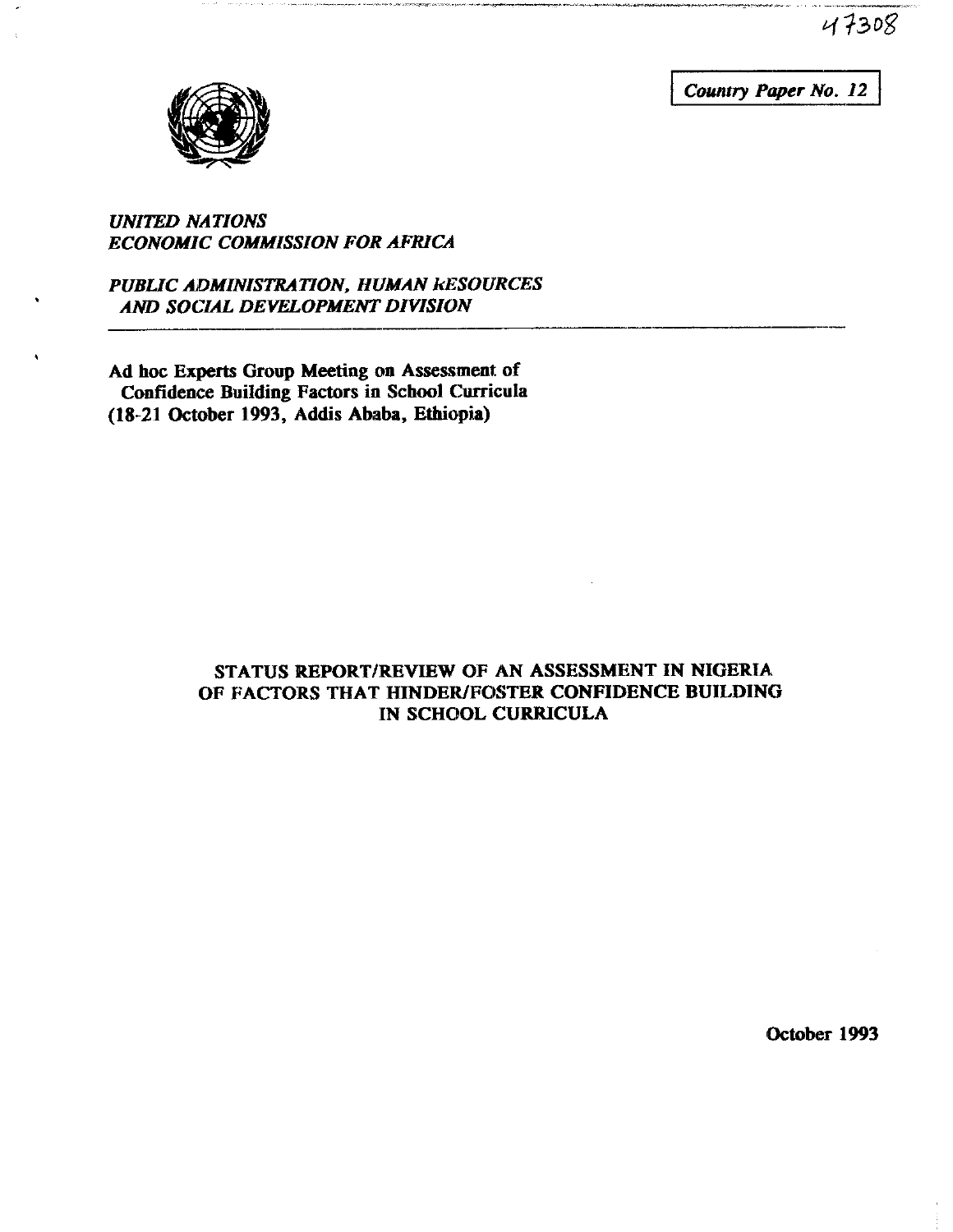ECAIPHSDI93I12



### UNITED NATIONS ECONOMIC COMMISSION FOR AFRICA

PUBLIC ADMINISTRATION, HUMAN RESOURCES AND SOCIAL DEVELOPMENT DIVISION

Ad hoc Experts Group Meeting on Assessment of Confidence Building Factors in School Curricula (18-21 October 1993, Addis Ababa, Ethiopia)

## STATUS REPORT/REVIEW OF AN ASSESSMENT IN NIGERIA OF FACTORS THAT HINDER/FOSTER CONFIDENCE BUILDING IN SCHOOL CURRICULAu

<sup>1/</sup> Country paper by Prof. Lekan Oyedeji, Professor of Adult Education, University of Lagos, Consultant Expert, FGN/EEC Middle Belt Programme, Ilorin, Nigeria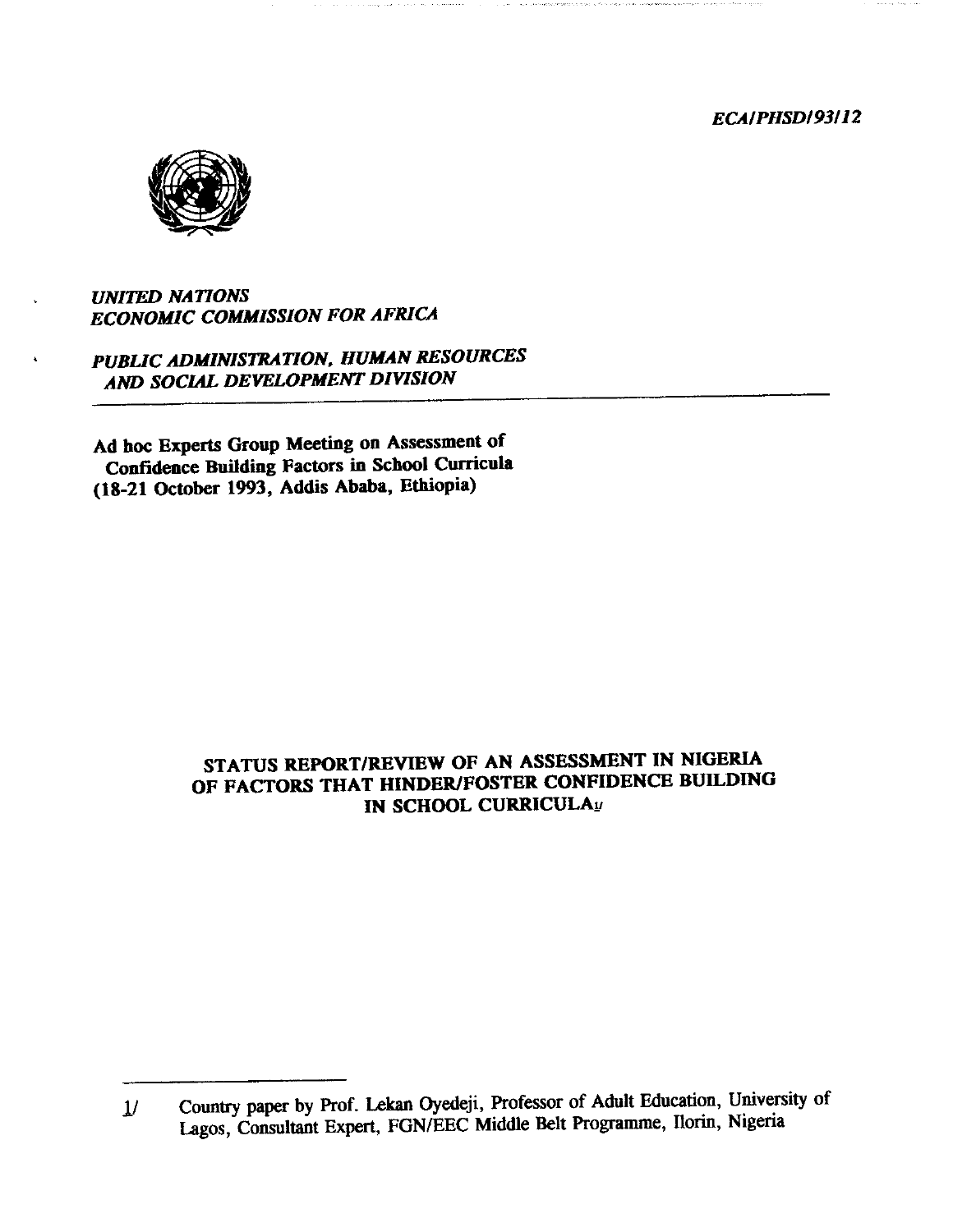# 1. LEVEL, CONTENT, QUALITY AND RELEVANCE OF EDUCATION AT THREE LEVELS TO NATIONAL DEVELOPMENT NEEDS:

Currently, Primary Education is for six years duration and its content has been adjusted to include elementary science, social studies and the vocations.

Not much can be said for the quality of education at the primary level since it is for a mere six year period. No doubt some of the school leavers come out very successful and gain admission to the best secondary schools in Nigeria. But majority of the products are only able to write .their names and are sometimes unable to write their addresses accurately. Many of them do relapse into illiteracy after ten years of schoolessness. In other words, the present six year primary education does not confer permanent literacy on its recipients.

It is because of its low quality and its irrelevance for our needs that the 9-year compulsory Basic Education Scheme was approved by Government but it is yet to be implemented.

Secondary Education is in two parts: Junior Secondary of three years duration and Senior Secondary also of three years duration. The curriculum is varied and rich, including subjects in Arts, Sciences, Commerce, Vocations and Technology. The curriculum is comprehensive in design but its implementation is limited by shortage of funds and availability of adequate number of appropriate teachers. But all told, education at the secondary level is relevant as it

 $\overline{a}$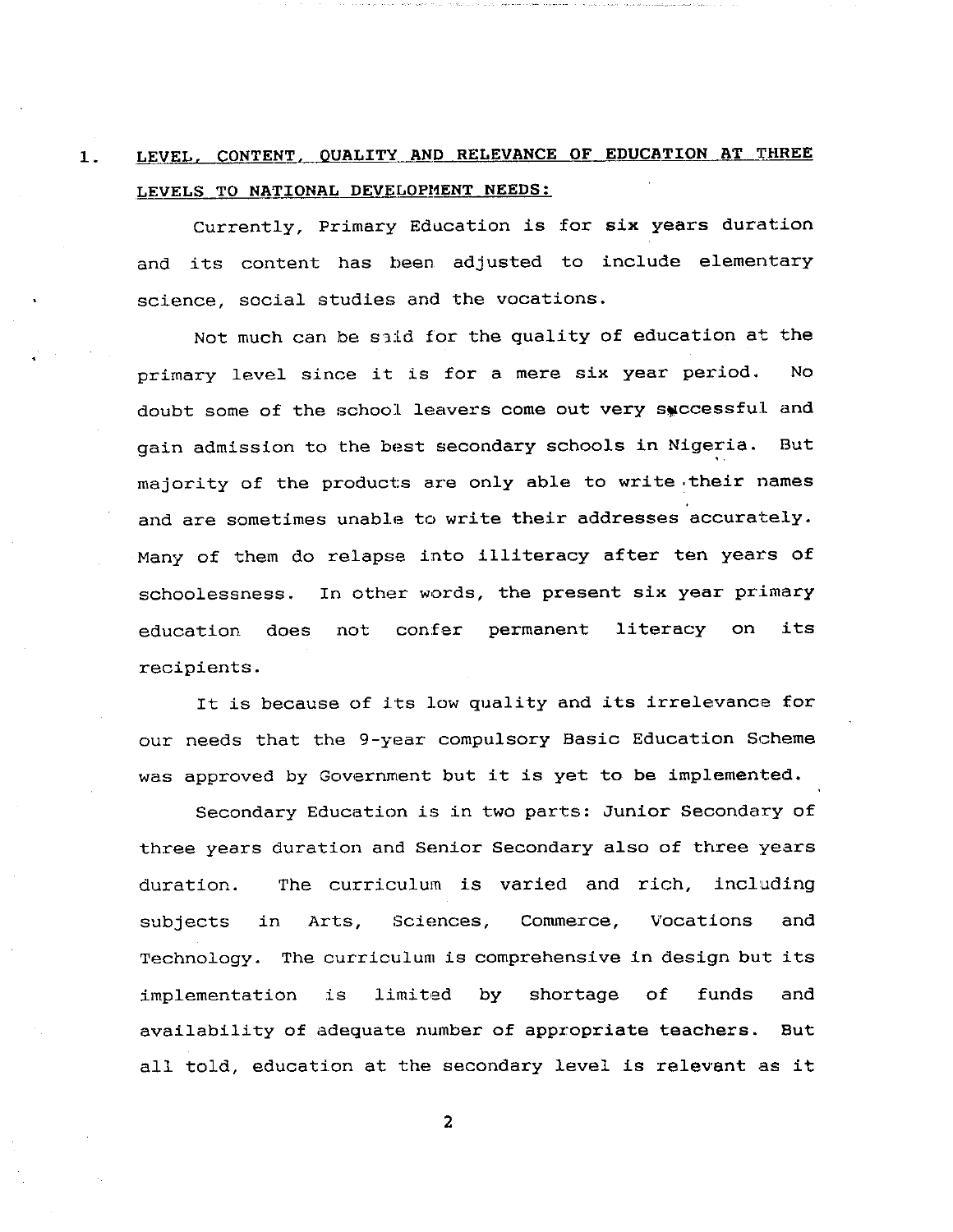produces potential intermediate staff for the industries and other sectors of the economy.

At the tertiary level, conscious efforts have been made in the past ten years to respond to national needs with greater emphasis on technological and agricultural education through the expansion of Colleges of Technology and the establishment of special Universities of Technology and Universities of Agriculture.

# II EDUCATIONAL GORLS, RIMS AND OBJECTIVES. HOW WELL ARTICULATED THEY ARE IN CONSONANCE WITH NATIONAL DEVELOPMENT GOALS AND OBJECTIVES

The National Policy on Education, 1977 (revised in 1981) $^{\rm l}$ set out educational goals to include building an egalitarian society and producing self reliant citizens through relevant education. It also provided for the development of literacy education among the illiterate masses in positive response to giving every citizen equal access to education.

The Educational goals, aims and objectives were clearly articulated in the National Policy on Education in response to the needs for national development. But because of the weaknesses inherent in the 1977 document, the Federal Government has in 1990, decided to adopt a 9-year compulsory

1. Fed. GoVt. of Nigeria: (1977) National Policy on Education, Lagos, Federal Ministry of Education.

3

---------------------------------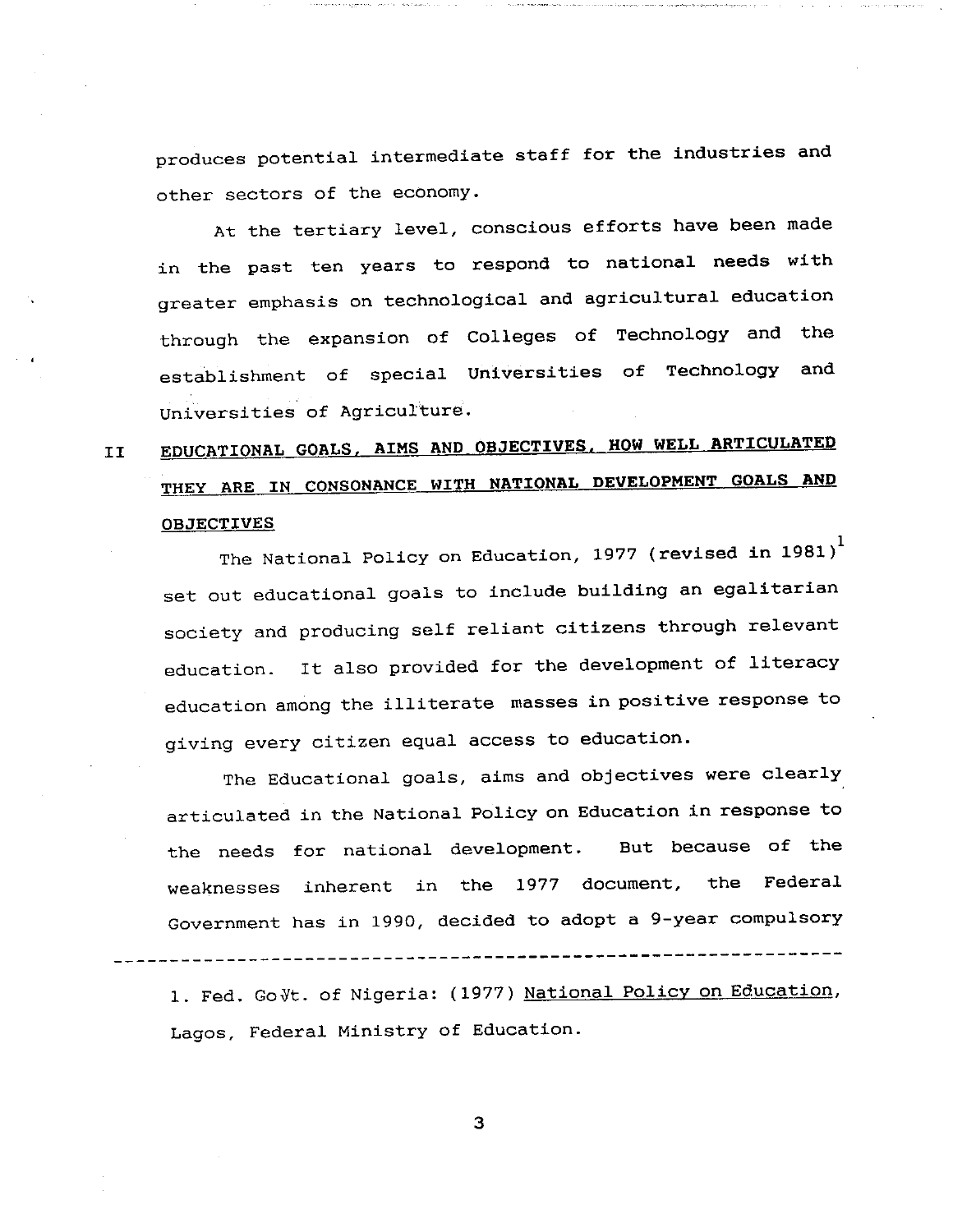Basic Education so that every child of school age can truly have equal access to education. When implementation commences, its recipients will be able to freely decide (or be helped to decide) whether to pursue academic, vocational or technical education for the supply of appropriate personnel to the expanding economy.

# THE CO-ORDINATION AND HARMONIZATION OF EDUCATIONAL POLICIES, III GOALS AND OBJECTIVES WITH THOSE OF NATIONAL DEVELOPMENT POLICIES, GOALS AND OBJECTIVES

Attempts have been made to co-ordinate and harmonize educational policies, goals, and objectives with national development policies, goals and objectives through emphasis on technological and agricultural education which have been made manifest in the establishment of Universities of Technology and Universities of Agriculture. Also the establishment of the National Directorate of Employment and the National Apprenticeship Scheme has given support to Government's desire for the co-ordination and harmonization of educational objectives with national development objectives.

What seems to be lacking is the allocation of sufficient fund to pursue the implementation of these policies through teacher training and provision of much needed equipment.

Another weakness in the co-ordination is the almost total neglect of adults illiterates who still constitute well over 60 percent of our population. Their neglect educationally has tremendous limitation on educational achievement at the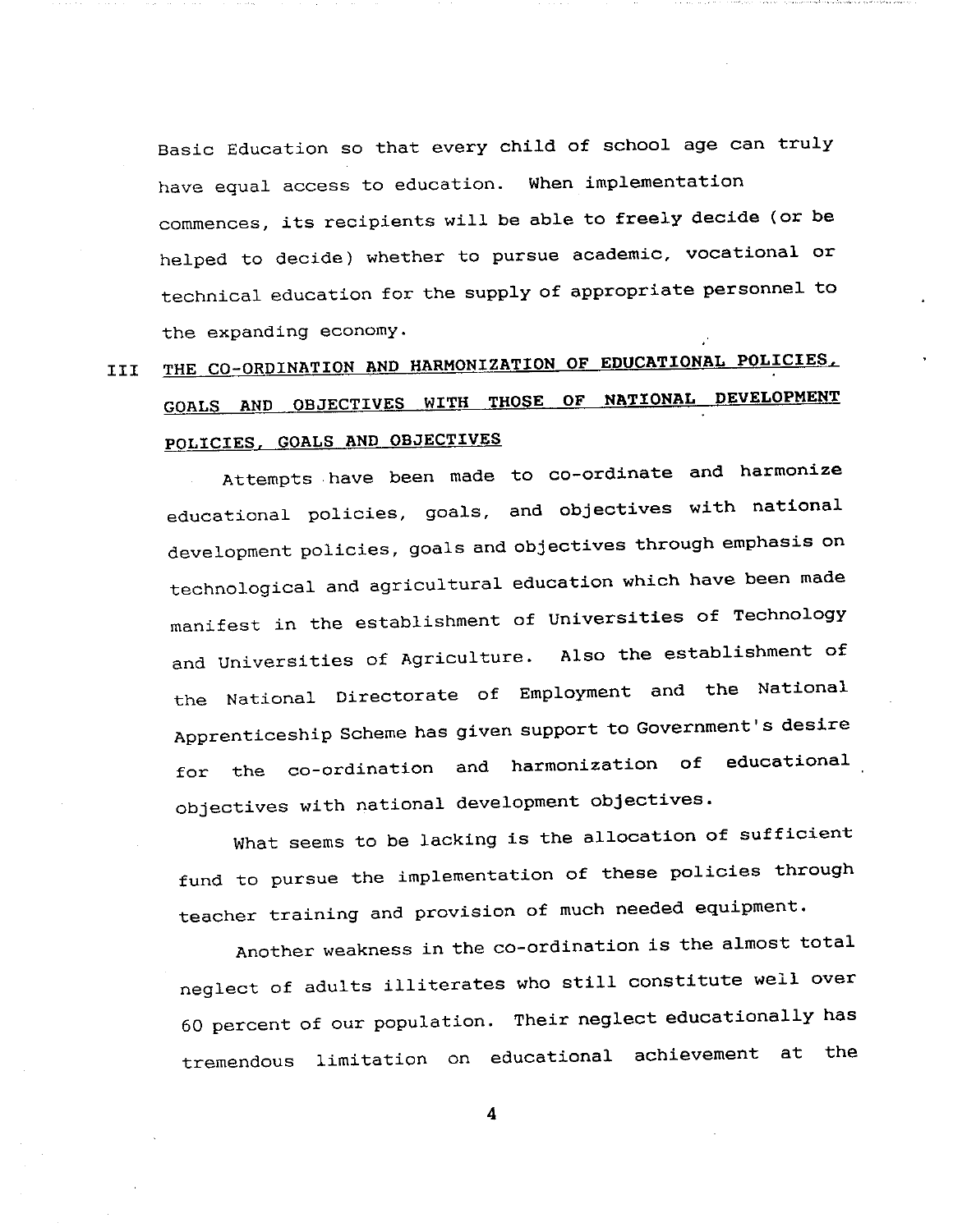Primary School level since, according to research findings, it is children of illiterates that are unable to stay in school long enough to derive benefit from education.

# IV MAJOR EDUCATIONAL AND CURRICULUM REFORMS, PAST, PRESENT AND FUTURE, INTENDED TO MAKE EDUCATION RELEVANT AND RESPONSIVE TO NATIONAL DEVELOPMENT NEEDS

Prior to 1955, the Nigerian Education system had an 8year Primary School Programme in the South and 7-year programme in the Northern part. In 1955 a six-year free Universal Primary Education was introduced in the West and the East adopted the same system in 1957. the North retained the 7-year programme.

Secondary School education varied from 5-year to 6-year programmes up to 1955 when the duration was reduced to 5-years in most schools but some schools still continued with a 6-year programme. The 2-year Higher School Certificate Course was also available in the older Secondary Schools, to prepare the best of Secondary School leavers for University admission. Up to 1960 there was only one University in Nigeria  $-$  The University College, affiliated to the University of London. The courses in it were arts and sciences without any professional courses.

Prior to 1977 the school curriculum at primary and secondary prepared pupils for academic pursuits at the Universities. It was then assumed that all primary and secondary school leavers were capable of, and interested in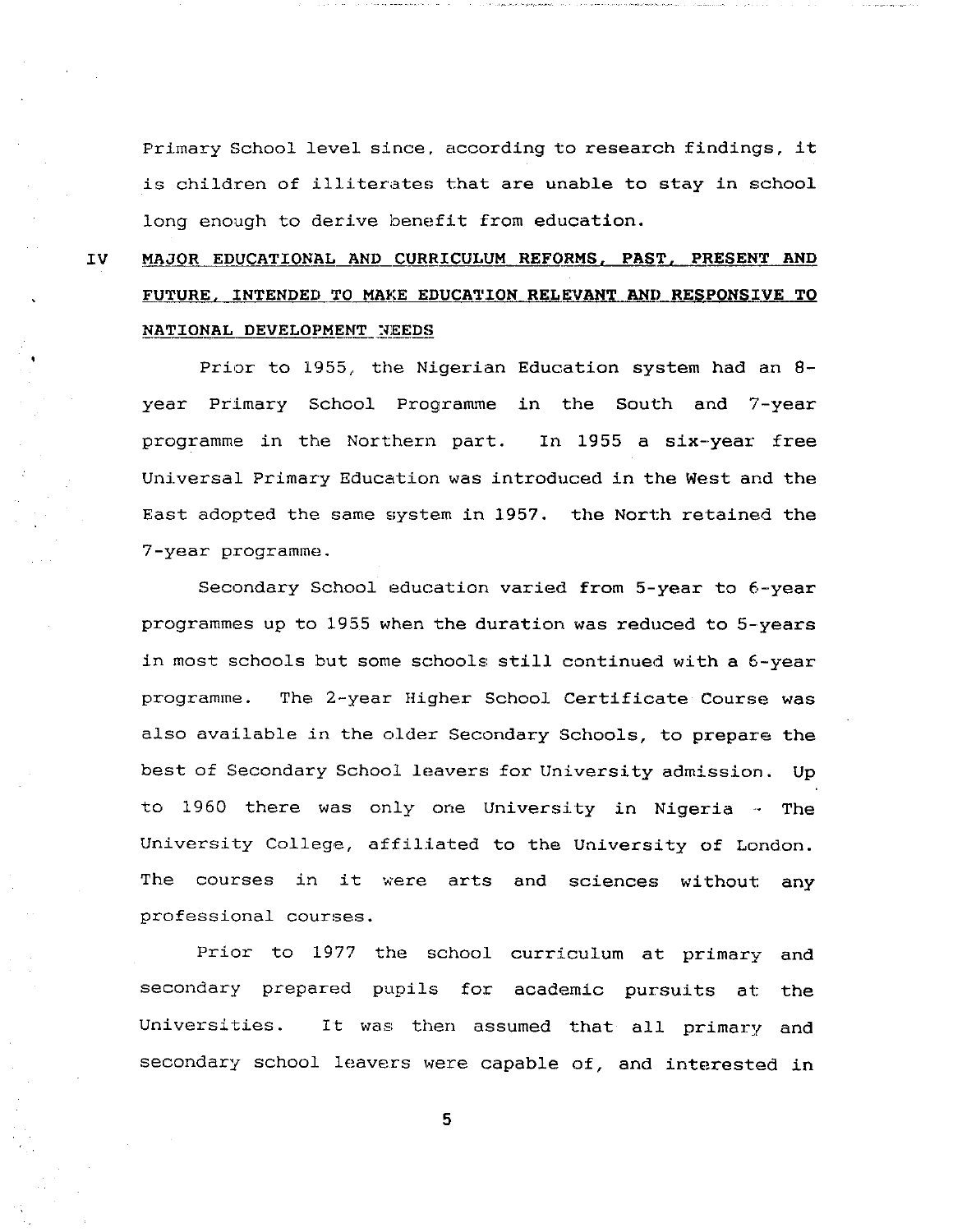pursuing and deriving benefits from university education. Yet our education system provided for only 14 percent of primary school leavers to proceed to post-secondary institutions. Less than 5 per cent of the secondary school leavers then proceeded to institutions of higher learning.

Thus, the system concentrated on academic training and neglected acquisition of vocational and technical skills at the primary and secondary levels. The system failed to provide for over 80 per cent primary school leavers who could not proceed to post-primary institutions (since only 14 per cent provision was made) and the over 90 per cent of secondary school leavers who could not proceed to higher institutions either because of academic/financial incapacity or because of inadequate provision by the system. (Oyedeji)<sup>2</sup>

Many of those who dropped out of primary and secondary schools (with the traditional arts and/or science subjects background) struggled endlessly to pass the General Certificate of Education Examinations in most cases, without success, leading to frustration. Nigeria is blessed with human resources but the education system prior to 1977 did not make adequate provision for their training needs. They were thus under-developed and under-utilized. There was thus gross

2. Oyedeji, Lekan (1983) The UPE in Nigeria, Its Implications for National Development, Lagos, University of Lagos Press.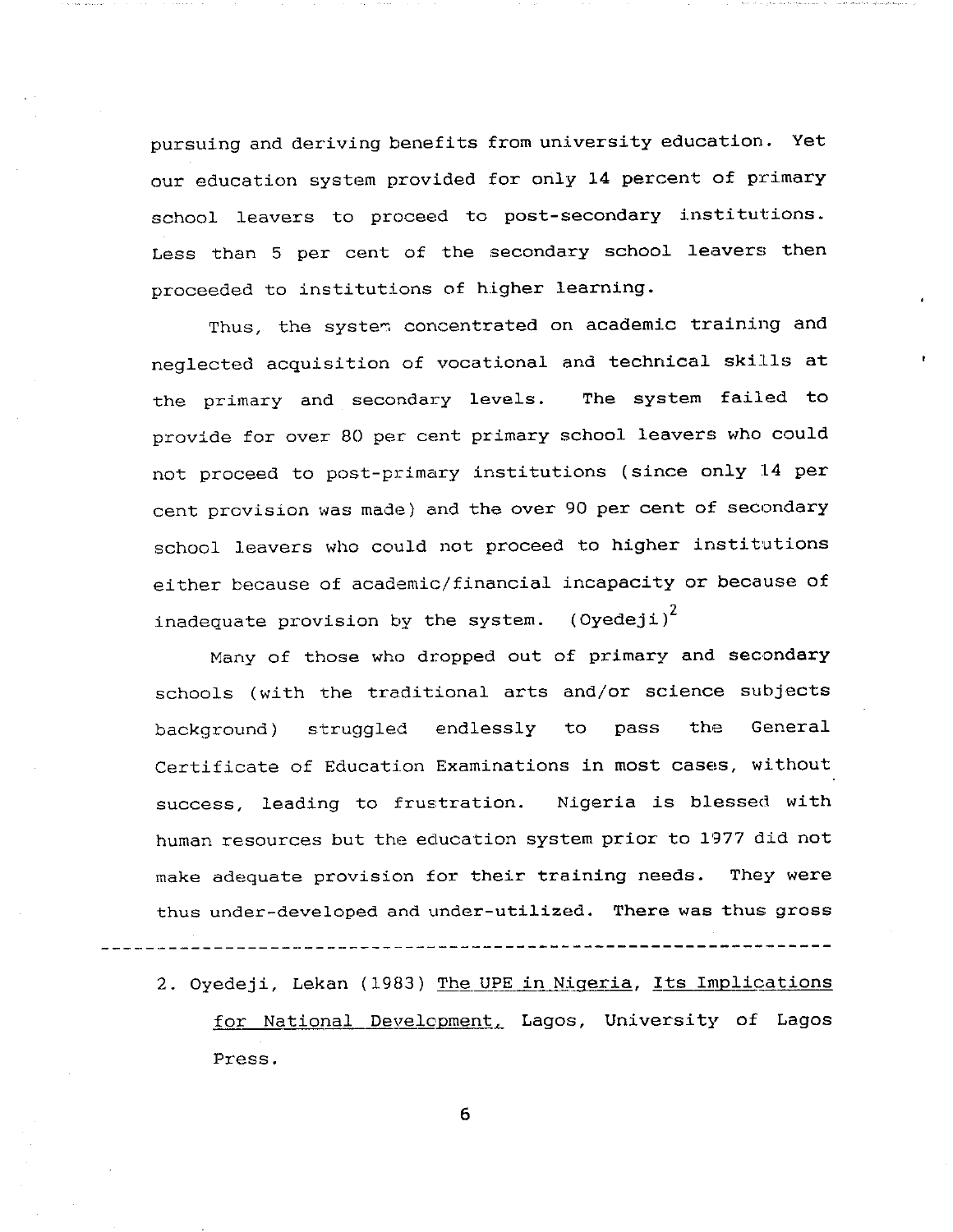under-utilization of the investment in education since as high as 86 per cent could not go beyond primary education and a higher per cent could not proceed beyond post-primary education.

Against this background is the fact that the industries were under-staffed; the schools did not have enough teachers, there were inadequate personnel for the public service even when thousands of literates were roaming the streets either as touts, roadside artisan apprentices or aimless petty traders. They were products of our education system. If they were skilled they would be useful in the industries and other establishments to enable them cope with the growing demand of our expanding economy (Oyedeji: 1983).

In 1976, the six-year Universal Primary Education Scheme was launched. It was the first time we had standard primary education system in Nigeria. It was free but was to become compulsory as soon as practicable. There was enrolment explosion, with its attendent pressure on the economy. It was commendable scheme to the point that it gave each child the right to education. But it increased the number of unskilled primary school leavers who could not proceed to secondary schools and who were unemployable. Its benefit was in increasing the literacy rate but it was soon discovered that those of them who did not go beyond primary education tended

3. Oyedeji, Lekan. UPE in Nigeria ......

7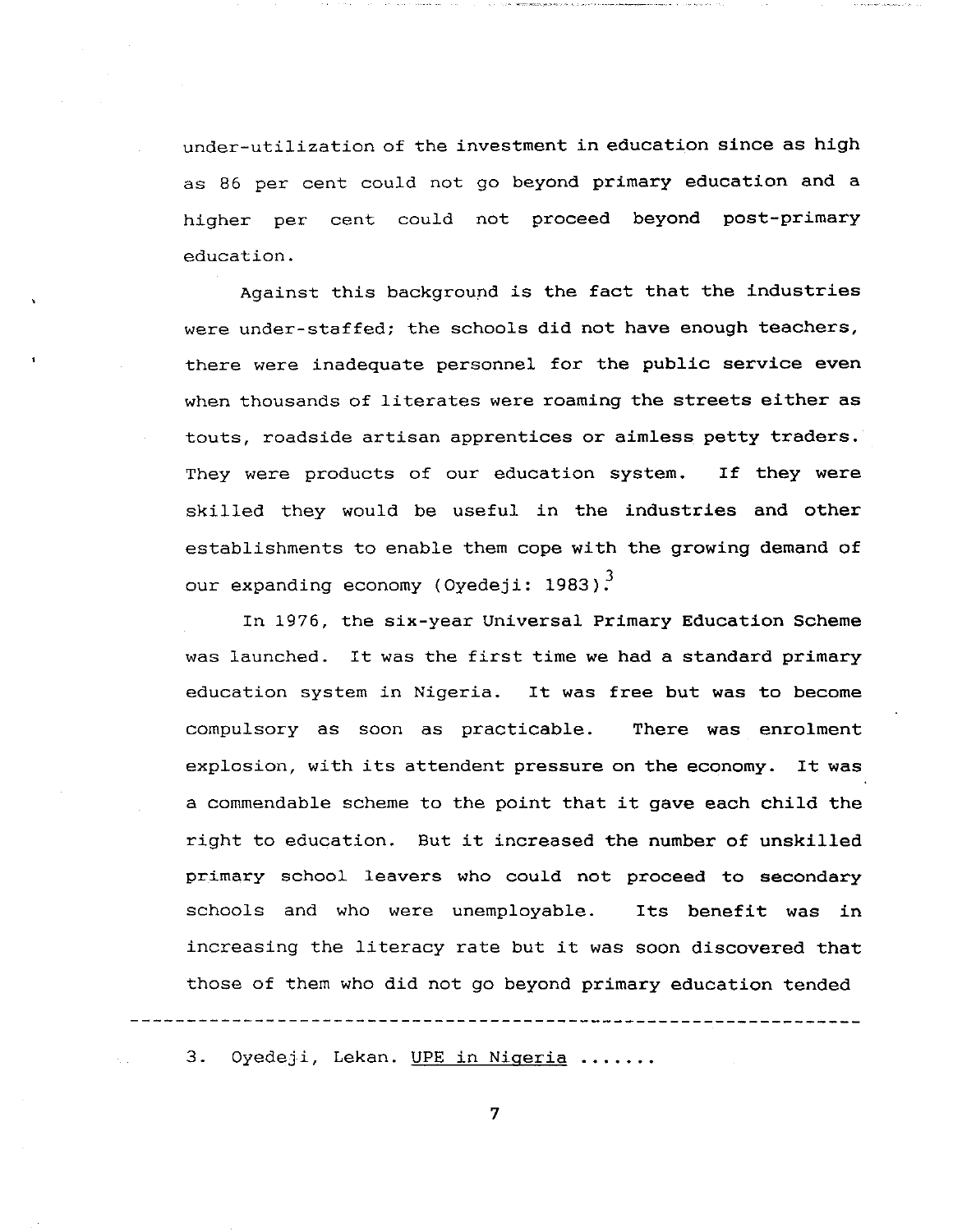to relapse into illiteracy less than a decade after leaving school.

In 1977, the Federal Government, aware of the weaknesses in the education system, concerned about the rate of drop-out from our education system, conscious of the monetary and manpower wastage, worried by the frustration being experienced by unemployable, unemployed, unskilled school leavers, and compelled by the urgency of response to the growing need for skilled and intermediate manpower for the economy, launched the National Policy on Education with 6-3-3-4 scheme, of enriched and varied curricula covering six years of primary, three years if Junior Secondary, three years of Senior Secondary and four years tertiary education.

True, the 6-3-3-4 scheme and the National Policy on Education (1977 revised in 1981) expanded the curricula to include vocational and technical subjects at the primary and secondary levels; true the scheme allowed for most of the primary school leavers to proceed to secondary schools and gave opportunities to non-academic pupils to go vocational; true the scheme is well conceived to combine the use of the three H's - the Head, the Hand and the Heart for an all-round development of the individual in preparation for improved citizenship. But it still recognized six-year primary education as terminal for 29 per cent of the primary school leavers. It just could not make provision for automatic transition from primary to post-primary institutions. These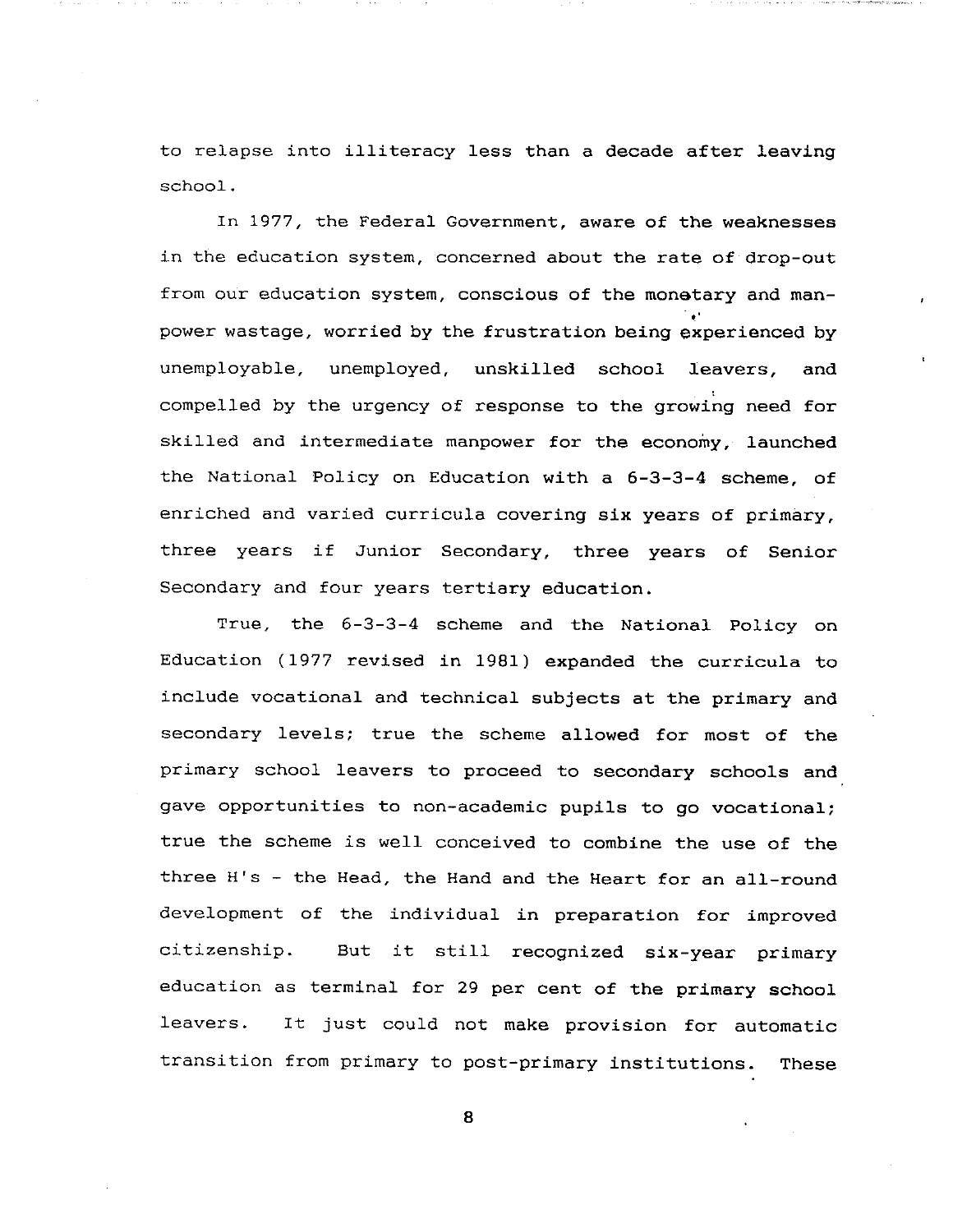29 per cent were unskilled and too young to work (at 11 years). They were idle and could and did constitute social problems in addition to representing economic wastage.

In 1990 the Federal Government became persuaded to deal with the weaknesses inherent in the 6-3-3-4 scheme which still left the following problems unresolved:

a. High drop-out rate of primary school pupils.

- b. Frequency and high rate of relapse into illiteracy of primary school leavers.
- c. Unemployability of primary school leavers because of age and inadequacy of vocational/technical skills.
- d. Sub-standard quality of basic education.
- e. Denial of right of access to education to millions of children.

The Federal Government in 1990 therefore decided to adopt 9-year compulsory Basic Education with effect from October 1992. The scheme is to ensure:

- i. That all children of school age must register in school.
- ii. That children remain in school until they become young adults at the age of 15 years.
- iii. An enriched expanded curriculum that will sustain the interest of children for nine years.
- iv. That there are educational provisions for children beyond the primary school and thus resolve the problem of underemployment of children and unemployment of youth,
- v. One hundred per cent (100%) transition from primary to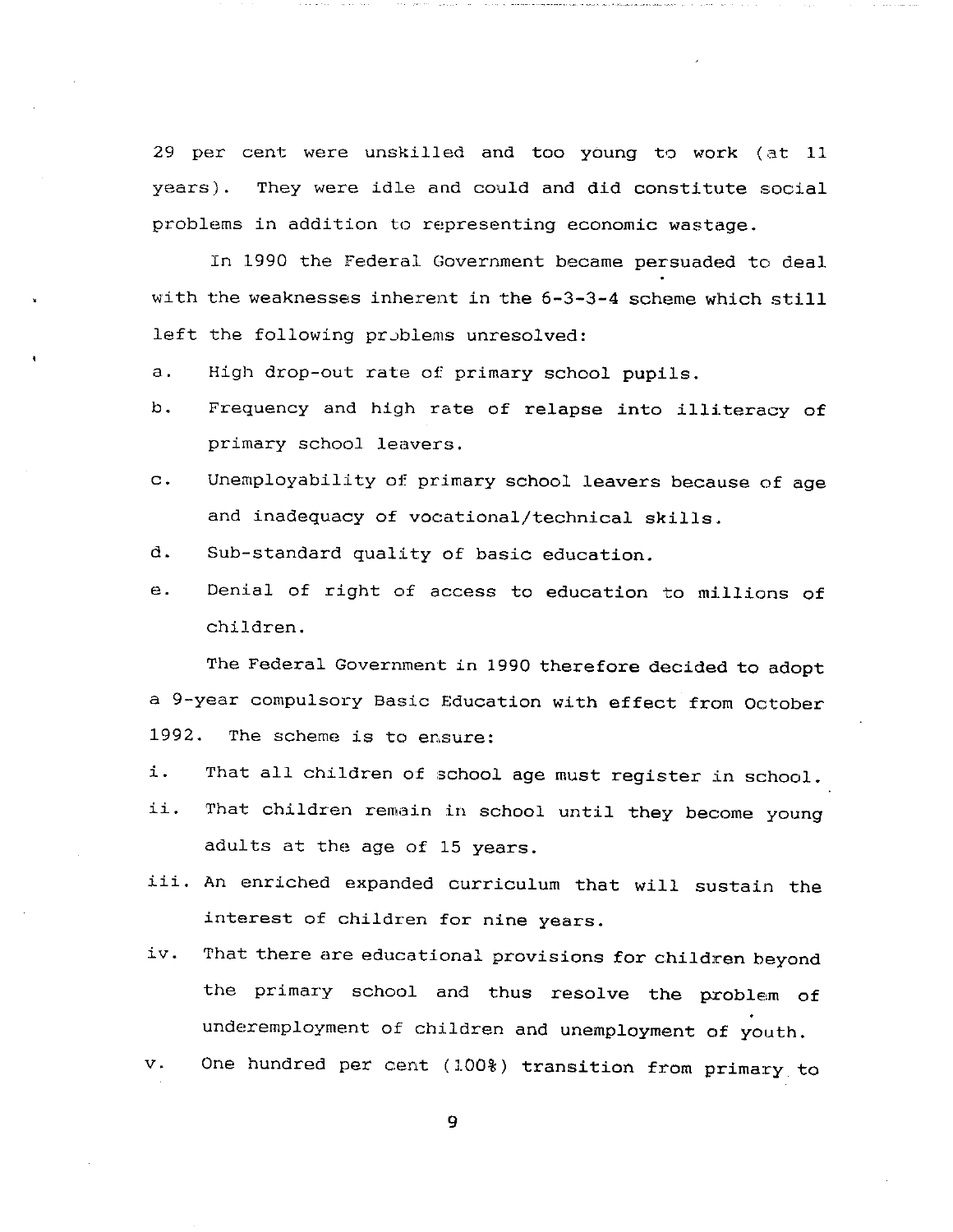the Junior Secondary School.

 $\overline{\mathbf{V}}$ 

The 9-year compulsory Basic Education Programme which was to commence in October 1992 is however yet to take off for obvious reasons of political, educational and economic crisis being experienced in Nigeria since the past 18 months.

QUALITY OF EDUCATIONAL OUTPUTS IN TERMS OF KNOWLEDGE, SKILLS AND ATTITUDES AND THEIR PREPAREDNESS FOR THE WORLD OF WORK AND FOR LIVING A PRODUCTIVE LIFE

The current curriculum at the primary and secondary school levels is rich and varied enough to provide adequate knowledge, skills and positive attitude to prepare students for the world of work and of productive life. The inclusion of subjects in Arts, Science, Commerce, Vocations and Technology as well as co-curricular activities like shoe making, watch repair, practical agriculture, home economics, auto-mechanics, wood work, metal work, hair care, etc helps to equip students with pre-vocational skills that can inculcate in them the spirit of dignity of labour and of self reliance.

But the quality of education being received is not as high as desirable because of lack of adequate qualified teachers, inadequate funding and inadequate provision of relevant equipment.

The curriculum itself is the best that could be conceived to prepare learners for creativeness and invention and thus divert them away from destructive tendencies of the youth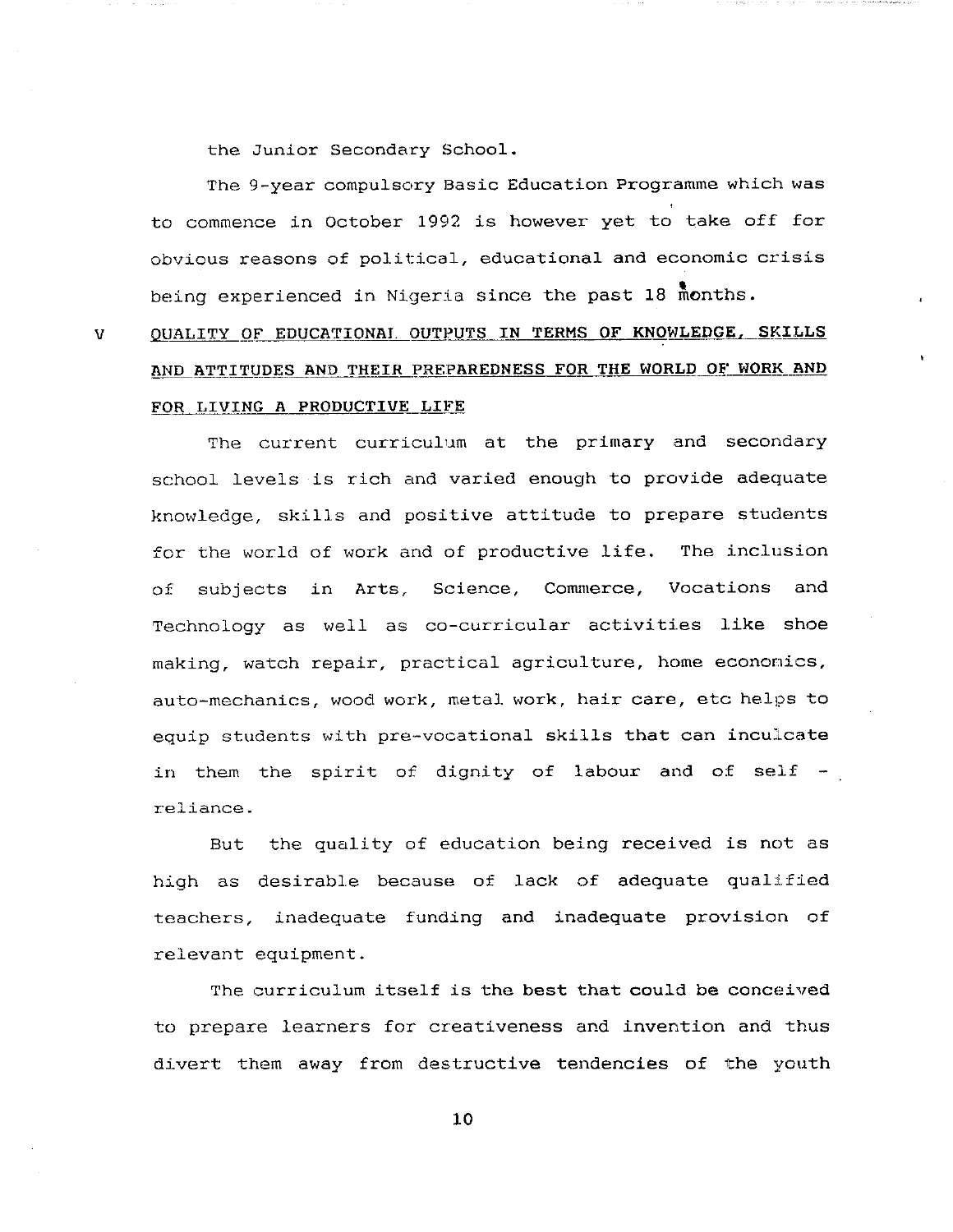since it is natural to protect rather than destroy what one has built.

VI MAJOR CONSTRAINTS AND CHALLENGES OF EDUCATION

- a. When the Compulsory 9-year Basic Education takes off all children of school age will have equal access to education provided Government can device strategies for enforcing it on every home and every child.
- b. Although Government has given legislative support to the development of education in Nigeria, it has not complemented that legislation with the necessary budgetary commitment. Thus there has been insufficient allocation of funds to education at all levels leading to poor service conditions for teachers at all levels of education. The teachers have responded with incessant strikes which have disrupted continuing learning at all levels of education in the past two years.

The situation is made worse by the sky rocketing prices of materials which have pushed most of these materials from the reach of parents and self sponsoring students, leading to the premature withdrawal of several students.

c. Enough trained teachers for primary level are available for employment but Governments have not allocated enough funds to engage sufficient number for the primary classes. Consequently many trained teachers are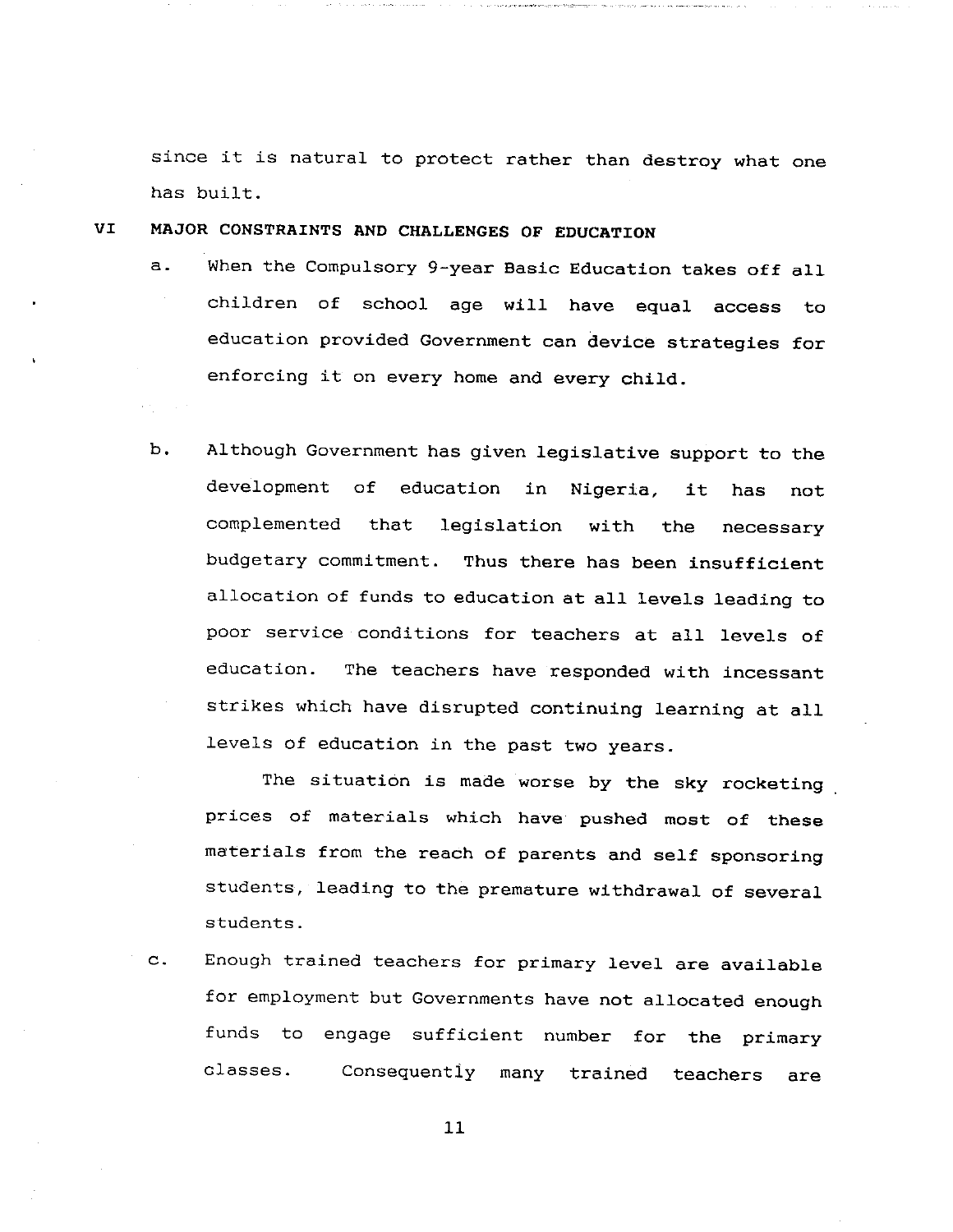unemployed and many of those employed have inadequate qualifications. The decision was taken over a decade ago that the minimum qualification for teaching at the primary level would be the National Certificate of Education (NCE) but Grade II Teachers still abound in the classrooms because they attract lower renumerations.

At the secondary level all teachers should be graduates with qualifications in education. But there are not enough of such teachers to go round the secondary schools. Also, because of the poor service conditions, trained graduate teachers tend to seek employment in the private sector, leaving increasing shortages of trained teachers at the secondary level.

At the tertiary level, several teachers have withdrawn their services also because of poor service conditions. Expansion in the programmes and courses is thus difficult. Recently, Government has improved service conditions, but has not matched it with provision of teaching materials and equipment. Even with the slightly improved service conditions several teachers at all levels are seeking opportunities elsewhere other than teaching.

d. Nigeria has not been lucky to have political stability since independence. There has been a total of ten years of democratic rule with twenty-three years of military intervention. It can thus be said that in Nigeria we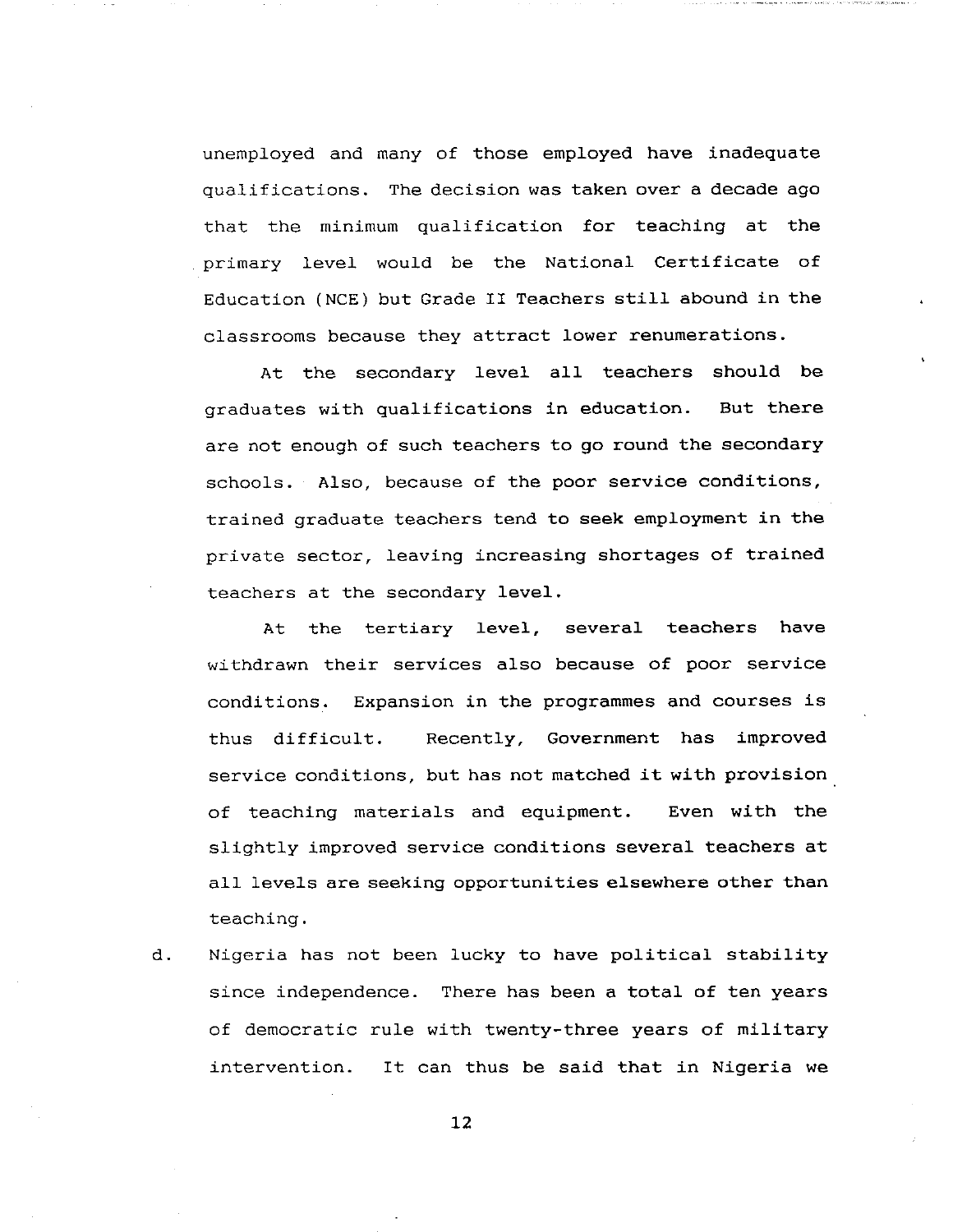have civil intervention since it is less frequent than military rule!

Similarly, our economy has been battered rendering our currency less and less valuable as each day passes. Prices of commodities, including educational materials have gone out of the reach of the average person making it difficult for parents and self sponsoring students to respond to the educational needs of the economy.

There have been rapid technological changes with the extension of computerization to various organizations in both the private and public sectors. Education is responding to the need in this area with training in computer education at both secondary and tertiary levels.

There has been an increase in the level of awareness and attitude towards population issues, especially family size, child spacing, maternal care, child care, nutrition, primary health care and so forth. The Federal Government of Nigeria has put a national population policy in place and has introduced population education on the curriculum at the secondary and tertiary levels. At the University of Lagos, there is the Masters Degree in Population Education and several scholars are involved in various research endeavours on population issues.

# VII MEASURES TAKEN BY THE GOVERNMENT BOTH PRESENT AND FUTURE, IN ORIENTING EDUCATION TO NATIONAL DEVELOPMENT PRIORITIES:

a. Government has continued to encourage scientific and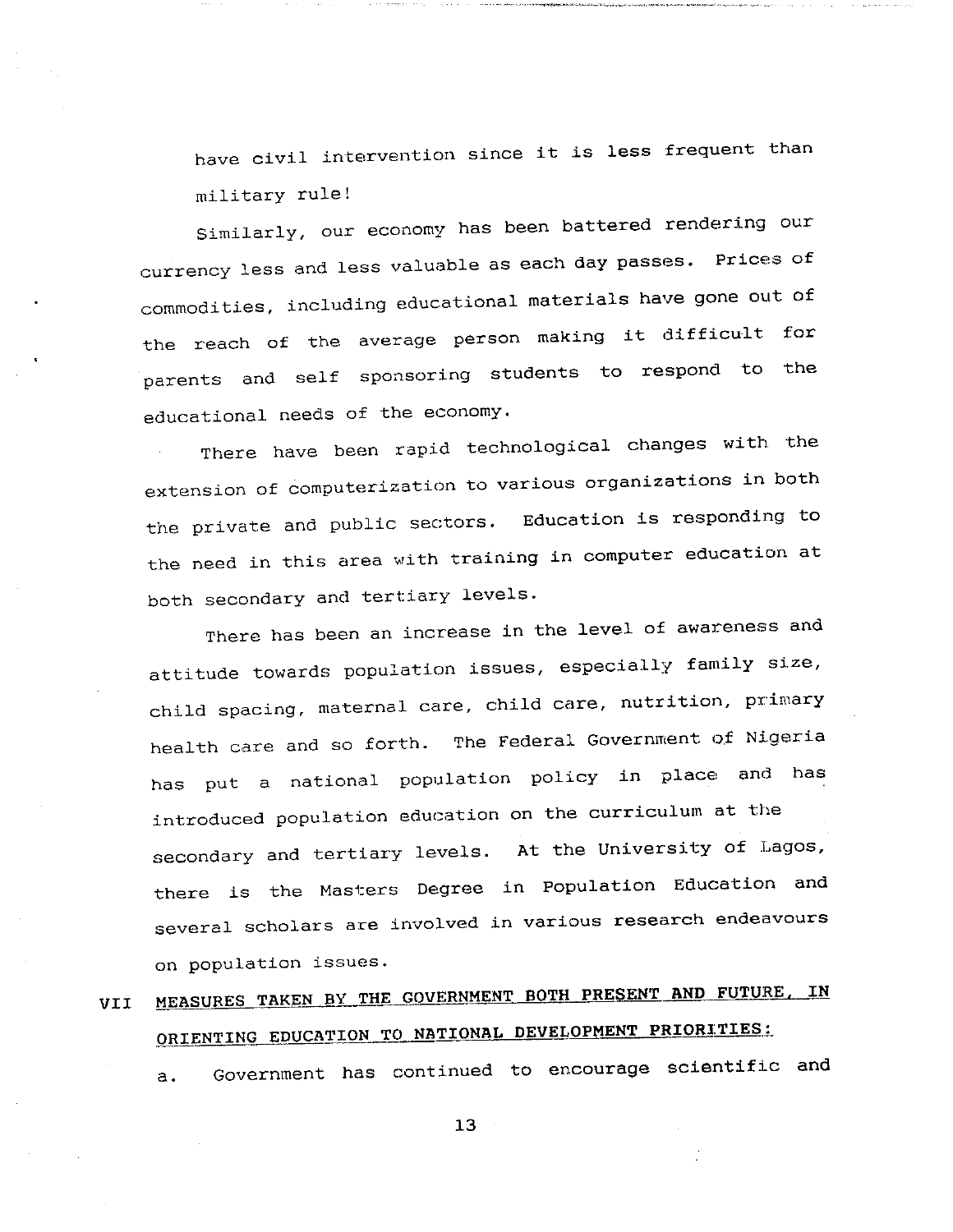technological education with the establishment of Universities of Technology and of Agriculture and the expansion in Polytechnic programmes. This is in response to the rapid scientific and technological changes in the country and thus to match the personnel needs of the industries.

- b. With emphasis on Primary Health Care and the observance of Environmental Sanitation on the last Saturday of each month, Government has attempted to spread training in environmental education to the masses of the people. This is not however very effective and it has not yet occupied a significant position on the curriculum of general education.
- c. Since 1986 the Federal Government has focussed on the education of women with a view to increasing their participation in development at all levels. With the establishment of the National Commission for Women and its State counterparts, there is increased awareness by women of the need for the creation of equal educational opportunities for both sexes and deliberate attempts are being made by Government and private sector organizations to give women a chance to participate in development through special training and through sympathy and understanding.
- d. Nigeria still harbours over 60 per cent illiterates in spite of Government efforts to date. The major problem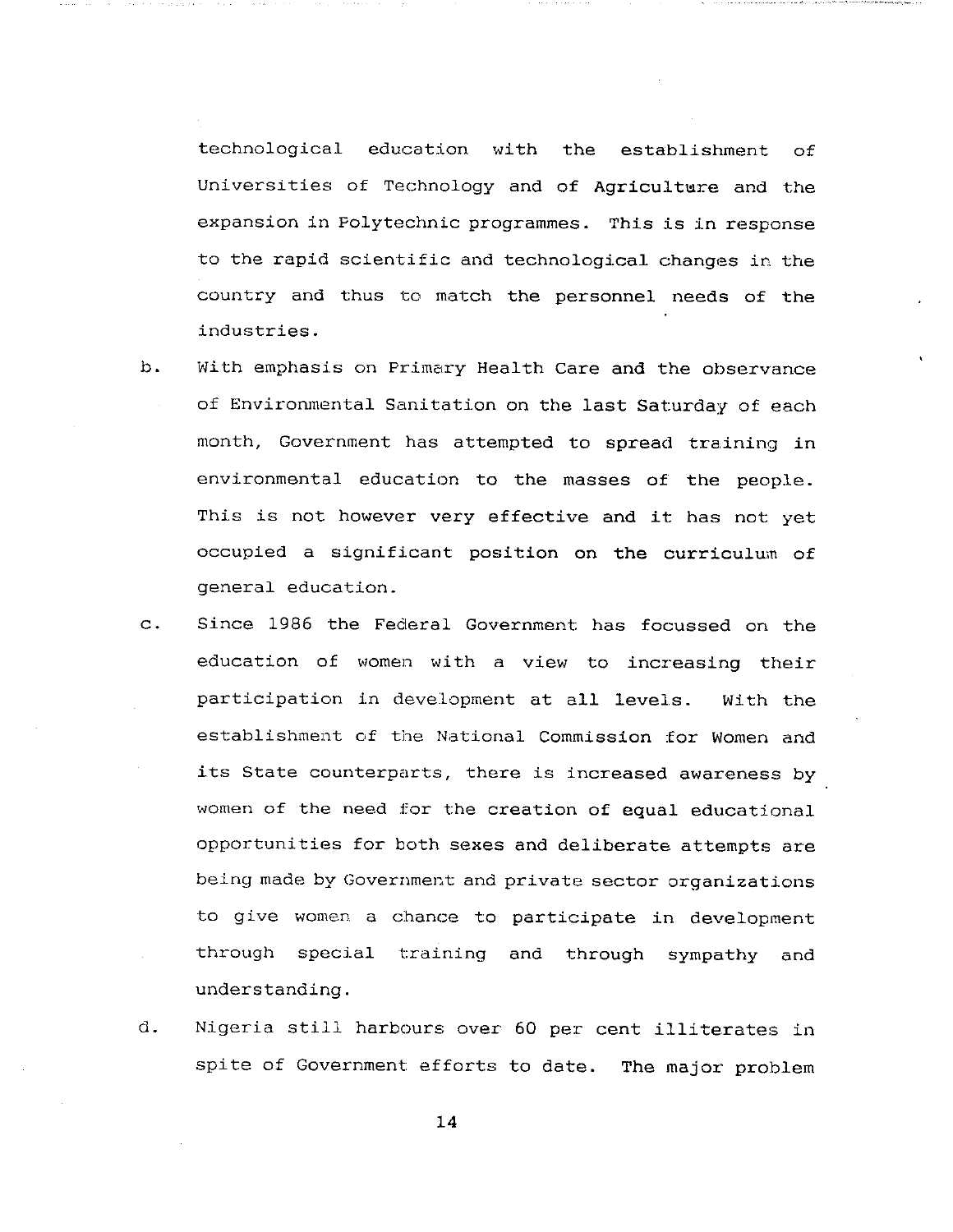is the reluctance of Government to provide adequate funding for mass literacy. Most of the mass literacy campaigns have been short-lived and stifled of funds. It tool several years for the Nigerian National Council for Adult Education to convince Government of the need to establish the National Commission for Mass Literacy, Adult and Nonformal Education. Even now, some States do not yet have the Agency for Mass Education which is supposed to work directly with the National Commission.

Some States are making commendable efforts to drastically reduce illiteracy while others are yet to appreciate the need to spend money on adults that may soon die of old age and thus reduce illiteracy!! These States and Policy Makers that hold this view have failed to realize that drop-outs from primary schools and children of school age who are not in school are increasing the adult illiterate population and that children will continue to drop out of school if their parents remain illiterate.<sup>4</sup>

4. Oyedeji, Lekan: (1991) Wisdom: The Ultimate Goal of Education (Inaugural Lecure), Lagos, University of Lagos Press.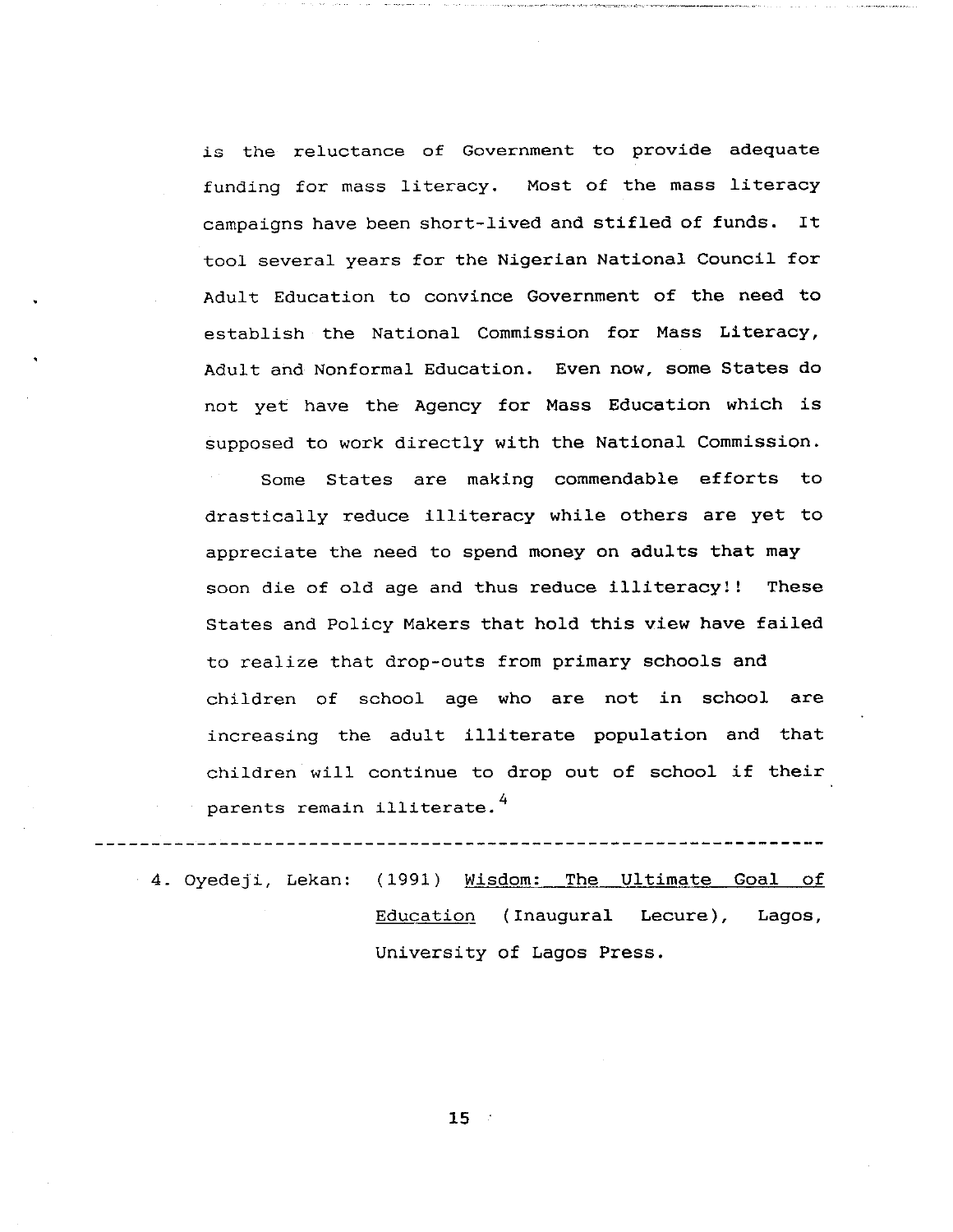e. The Primary Health Care Programme has achieved remarkable success in Nigeria, especially in the urban centres. Also, the campaign on child spacing, reduced family size, use of contraceptives (especially condom for prevention of aids) for prevention of unwanted pregnancies seems to have achieved a remarkable level of success.

But the rural population is difficult to reach by these campaigns which are expansive and are ineffective among the rural illiterate communities. Literacy, population education, health education as well as education for peace, must of necessity go together.

As mentioned earlier, Population education has been included in the secondary and tertiary curricula but because of shortage of teachers and of funds it has not been possible to implement it as desired.

#### VIII CONCLUSION:

The newly adopted compulsory, free, 9-year Basic Education for school age children is a laudable one as it ensures that children remain in school during their formative years up to the age of 15 years when they become young adults. In order for the policy to be implementable, the shortages that have been experienced in the past must be addressed! These include:

- a. Shortage of funds
- b. Shortage of teachers
- c. Shortage of Equipment and Workshops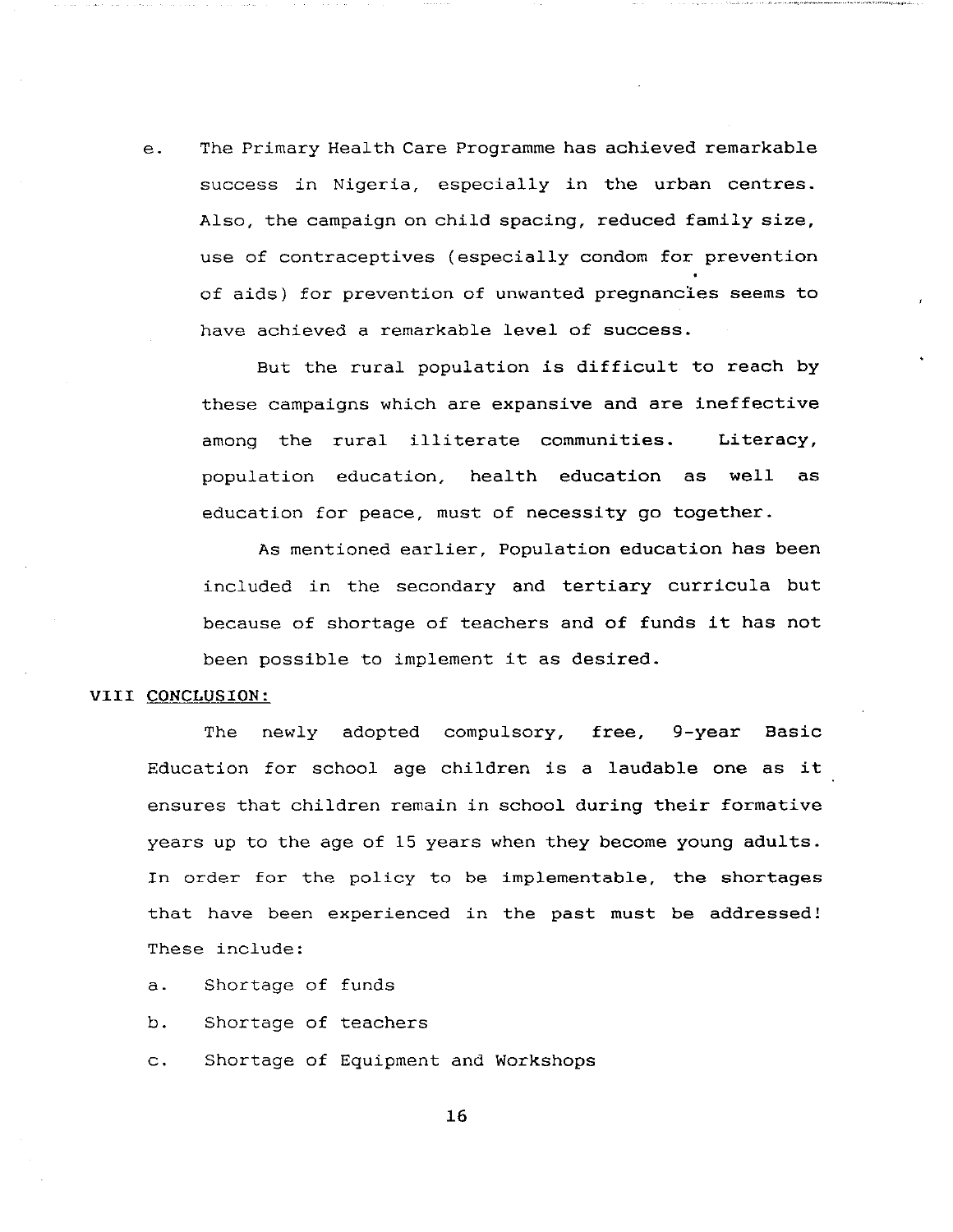Also, the issue of mass illiteracy must be tackled with greater commitment of funds.

#### RECOMMENDATIONS:

- 1. Basic Education should be made comprehensive at implementation stage to train children the three H's -Head, Heart, and Hand - The Head for the necessary academic input, the Heart for self awareness input and the training of the mind and the Hand for skills input. The combination of the training in the three H's will assist in leading learners to use the acquired skills to construct buildings in the schools, produce food to eat, produce technical and vocational services for the schools such as auto-mechanics, carpentry, home economics and the like. The commercialization of the acquired skills will generate enough funds to run the schools while Government provides funds for capital expenditure.
- 2. All available accreditable Artisan Workshops and Master Artisans can be engaged on a part time basis for the practical training of children in the technical and vocational subjects, leaving the theoretical training to the few technical and vocational teachers. Appropriate contracts can be arranged with these workshops and Master Artisans.
- 3. Illiteracy remains a problem in Nigeria. To drastically reduce it, some unorthodox strategies are needed. The use of tertiary undergraduates has been recommended.